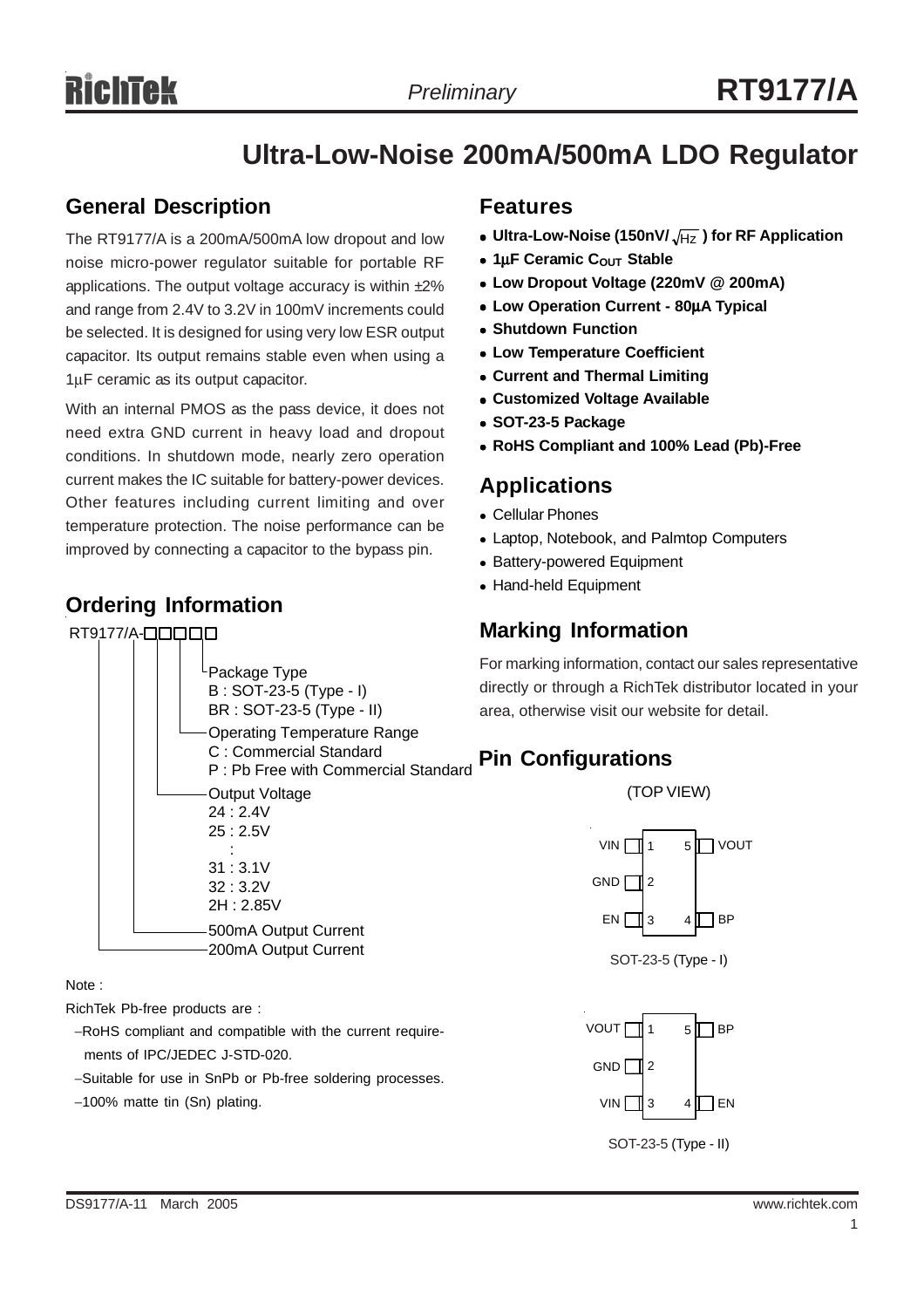# **Typical Application Circuit**



# **Functional Pin Description**

| <b>Pin Name</b> | <b>Pin Function</b>       |  |  |  |
|-----------------|---------------------------|--|--|--|
| VIN             | Power Input Voltage       |  |  |  |
| GND             | Ground                    |  |  |  |
| FN              | Chip Enable (Active High) |  |  |  |
| ВP              | Reference Noise Bypass    |  |  |  |
| VOUT            | Output Voltage            |  |  |  |

# **Function Block Diagram**

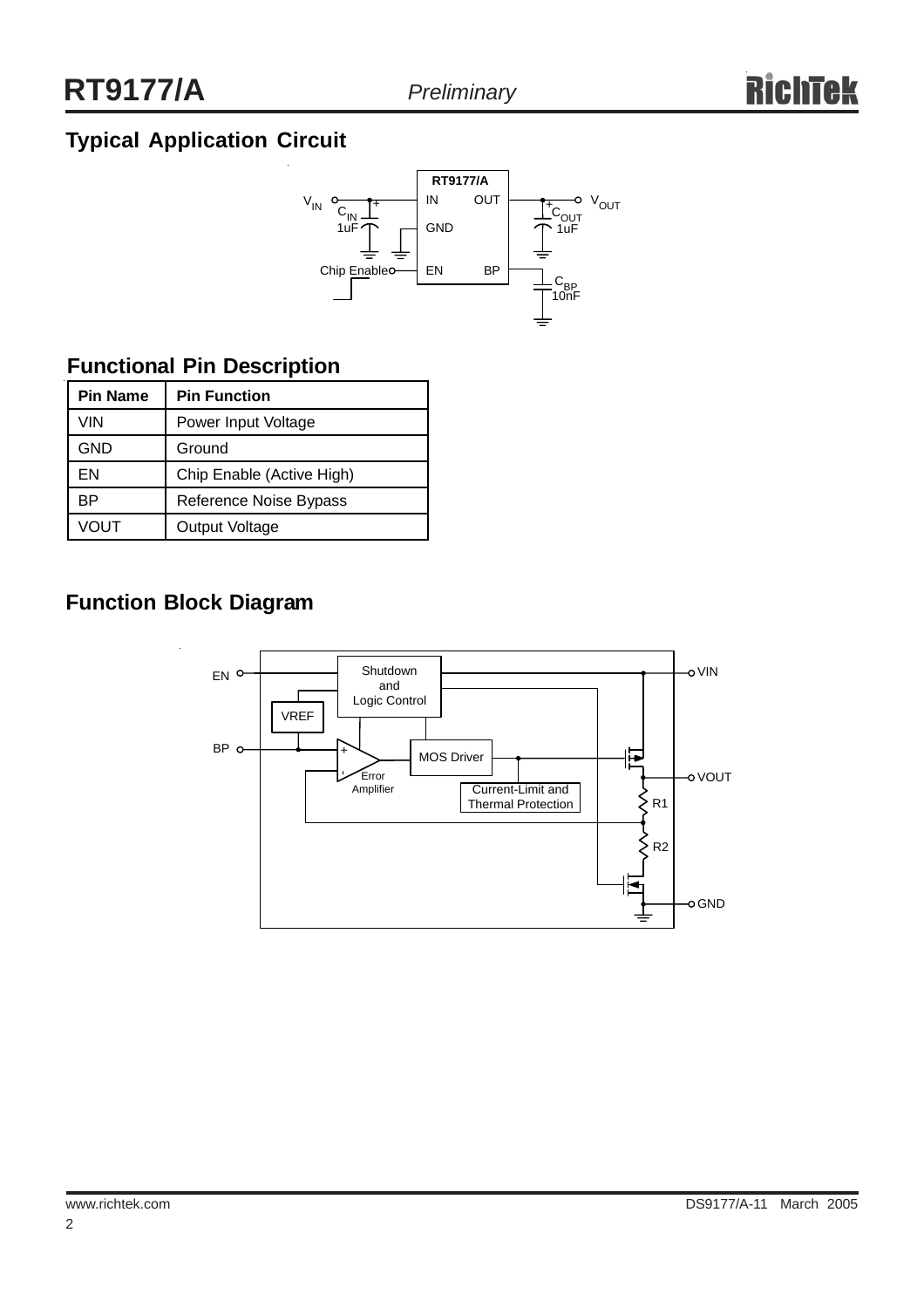# **Absolute Maximum Ratings**

| • Power Dissipation, $P_D @ T_A = 25^{\circ}C$ |  |
|------------------------------------------------|--|
|                                                |  |
| • Package Thermal Resistance (Note 1)          |  |
|                                                |  |
|                                                |  |
|                                                |  |
|                                                |  |

# **Electrical Characteristics**

|  | ( $V_{IN}$ = 5.0V, $C_{IN}$ = 1 $\mu$ F, $C_{OUT}$ = 1 $\mu$ F, T <sub>A</sub> = 25°C, unless otherwise specified) |  |  |
|--|--------------------------------------------------------------------------------------------------------------------|--|--|
|  |                                                                                                                    |  |  |

| <b>Parameter</b>                                                               |                | <b>Symbol</b>          | <b>Test Conditions</b>                                        |                          | <b>Typ</b>               | <b>Max</b>     | <b>Units</b>   |  |
|--------------------------------------------------------------------------------|----------------|------------------------|---------------------------------------------------------------|--------------------------|--------------------------|----------------|----------------|--|
| Input Voltage Range                                                            |                | <b>V<sub>IN</sub></b>  |                                                               |                          | Ш,                       | 6              | $\vee$         |  |
| <b>Output Voltage Accuracy</b>                                                 |                | $\Delta V$ OUT         | $I_L = 1mA$                                                   |                          | $\overline{a}$           | $+2$           | $\%$           |  |
| Maximum Output                                                                 | RT9177         |                        |                                                               | 200                      | --                       | $\overline{a}$ | mA             |  |
| Current                                                                        | <b>RT9177A</b> | <b>IMAX</b>            |                                                               | 500                      | --                       | $-$            |                |  |
| <b>Current Limit</b>                                                           | RT9177         |                        | $R_{LOAD} = 1\Omega$                                          | $\overline{\phantom{a}}$ | 300                      | $\overline{a}$ | mA             |  |
|                                                                                | <b>RT9177A</b> | <b>ILIM</b>            |                                                               | --                       | 700                      | $\overline{a}$ |                |  |
|                                                                                | RT9177/A       |                        | No Load                                                       | --                       | 80                       | 150            |                |  |
| <b>Quiescent Current</b>                                                       | RT9177         | l <sub>G</sub>         | $IOUT = 200mA$                                                | $\overline{a}$           | 90                       | 150            | $\mu$ A        |  |
|                                                                                | <b>RT9177A</b> |                        | $IOUT = 500mA$                                                | -−                       | 90                       | 150            |                |  |
|                                                                                | RT9177/A       | <b>VDROP</b>           | $I_{OUT} = 1mA$                                               | $\overline{\phantom{a}}$ | 1.1                      | 5              |                |  |
| Dropout Voltage <sup>(2)</sup><br>(V <sub>OUT</sub> (Nominal)≥3.0V<br>Version) | RT9177/A       |                        | $I_{OUT} = 50mA$                                              | --                       | 55                       | 100            | mV             |  |
|                                                                                | RT9177/A       |                        | $I_{OUT} = 200mA$                                             | $\overline{\phantom{a}}$ | 220                      | 300            |                |  |
|                                                                                | <b>RT9177A</b> |                        | $IOUT = 500mA$                                                | $\overline{a}$           | 550                      | 700            |                |  |
| Line Regulation                                                                |                | $\Delta \rm{V}$ LINE   | $V_{IN} = (V_{OUT} + 0.15)$ to 6V, $I_{OUT} = 1mA$            | --                       | --                       | 6              | mV             |  |
| <b>Load Regulation</b>                                                         | RT9177         | $\Delta V$ LOAD        | $IOUT = 0mA$ to 200mA                                         | $\overline{\phantom{a}}$ | $-$                      | 20             | mV             |  |
|                                                                                | <b>RT9177A</b> |                        | $I_{OUT} = 0mA$ to 500mA                                      | --                       | $\overline{\phantom{a}}$ | 30             |                |  |
| EN Input High Threshold                                                        |                | V <sub>IH</sub>        |                                                               | 1.0                      | --                       | $\overline{a}$ | V              |  |
| EN Input Low Threshold                                                         |                | $V_{IL}$               | $V_{\text{IN}}$ = 3V to 5.5V                                  | $\overline{a}$           | $\overline{\phantom{a}}$ | 0.4            | V              |  |
| <b>EN Bias Current</b>                                                         |                | <b>I</b> <sub>SD</sub> |                                                               | $\overline{a}$           | -−                       | 100            | nA             |  |
| <b>Shutdown Supply Current</b>                                                 |                | IGSD                   | $V_{OUT} = 0V$                                                | --                       | 0.01                     | 1              | $\mu$ A        |  |
| Thermal Shutdown Temperature                                                   |                | <b>T<sub>SD</sub></b>  |                                                               |                          | 150                      | --             | $\circ$ C      |  |
| <b>Output Noise</b>                                                            |                | e <sub>NO</sub>        | $C_{BP} = 10nF$ , $C_{OUT} = 10\mu F$                         |                          | 150                      | --             | $nV/\sqrt{Hz}$ |  |
| <b>Ripple Rejection</b>                                                        |                | <b>PSRR</b>            | $F = 100$ Hz, C <sub>BP</sub> = 10nF, C <sub>OUT</sub> = 10µF | $\overline{a}$           | 68                       | $\overline{a}$ | dB             |  |

**Note 1.**  $\theta_{JA}$  is measured in the natural convection at  $T_A = 25^\circ \text{C}$  on a low effective thermal conductivity test board of JEDEC 51-3 thermal measurement standard

Note 2. The dropout voltage is defined as V<sub>IN</sub> -V<sub>OUT</sub>, which is measured when V<sub>OUT</sub> is V<sub>OUT(NORMAL)</sub> – 100mV.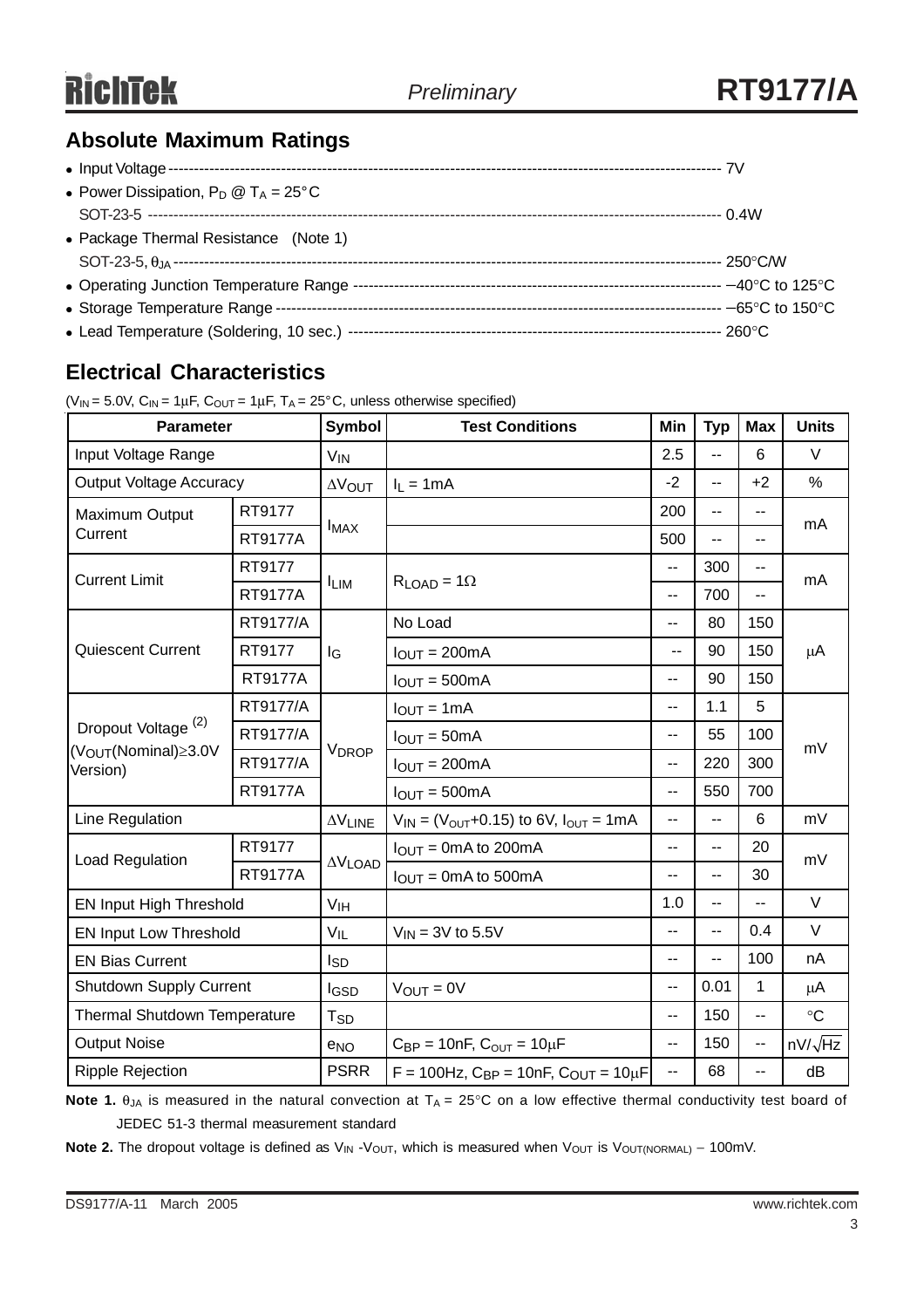# **Typical Operating Characteristics**













www.richtek.com DS9177/A-11 March 2005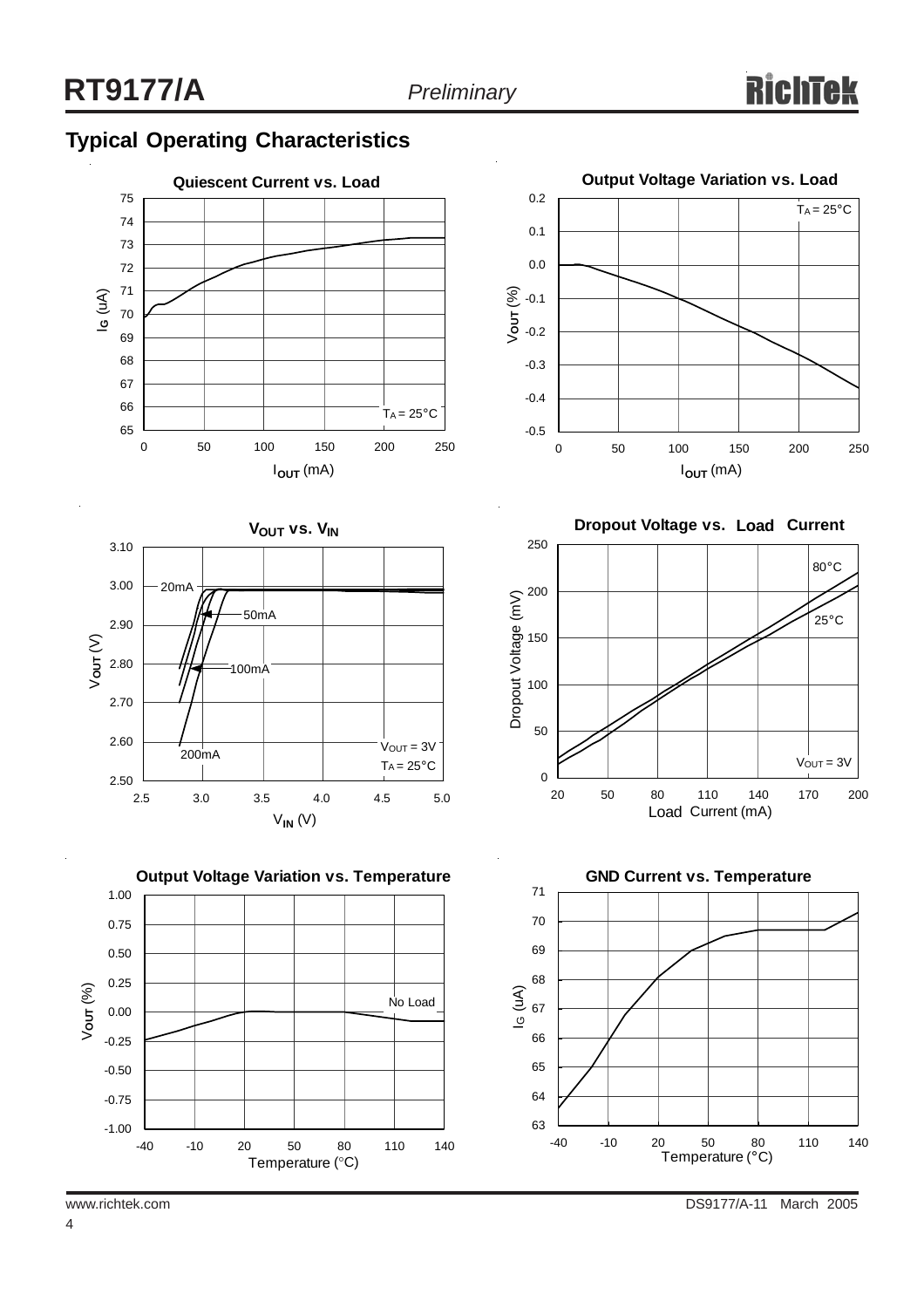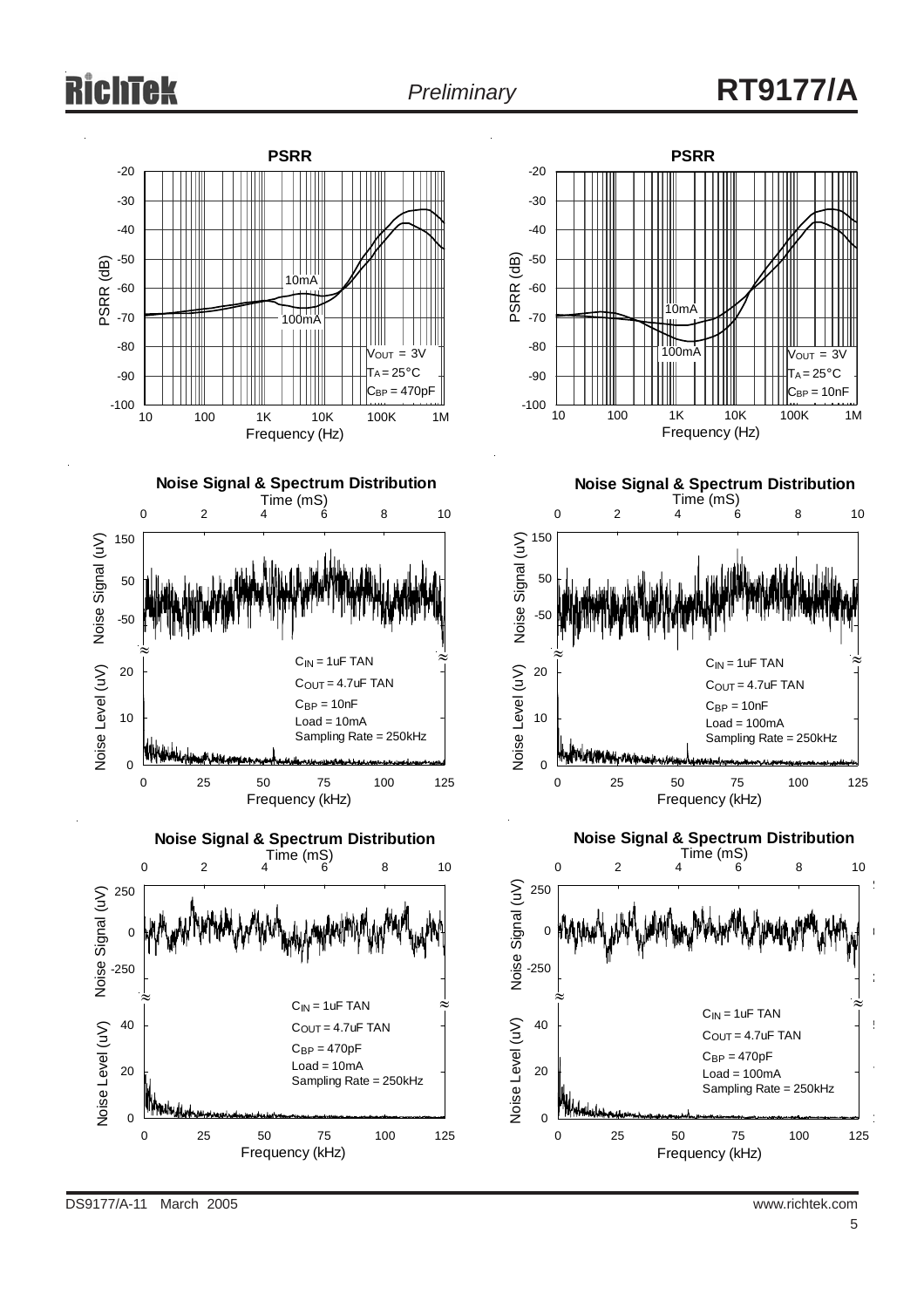### **Rich Tek**

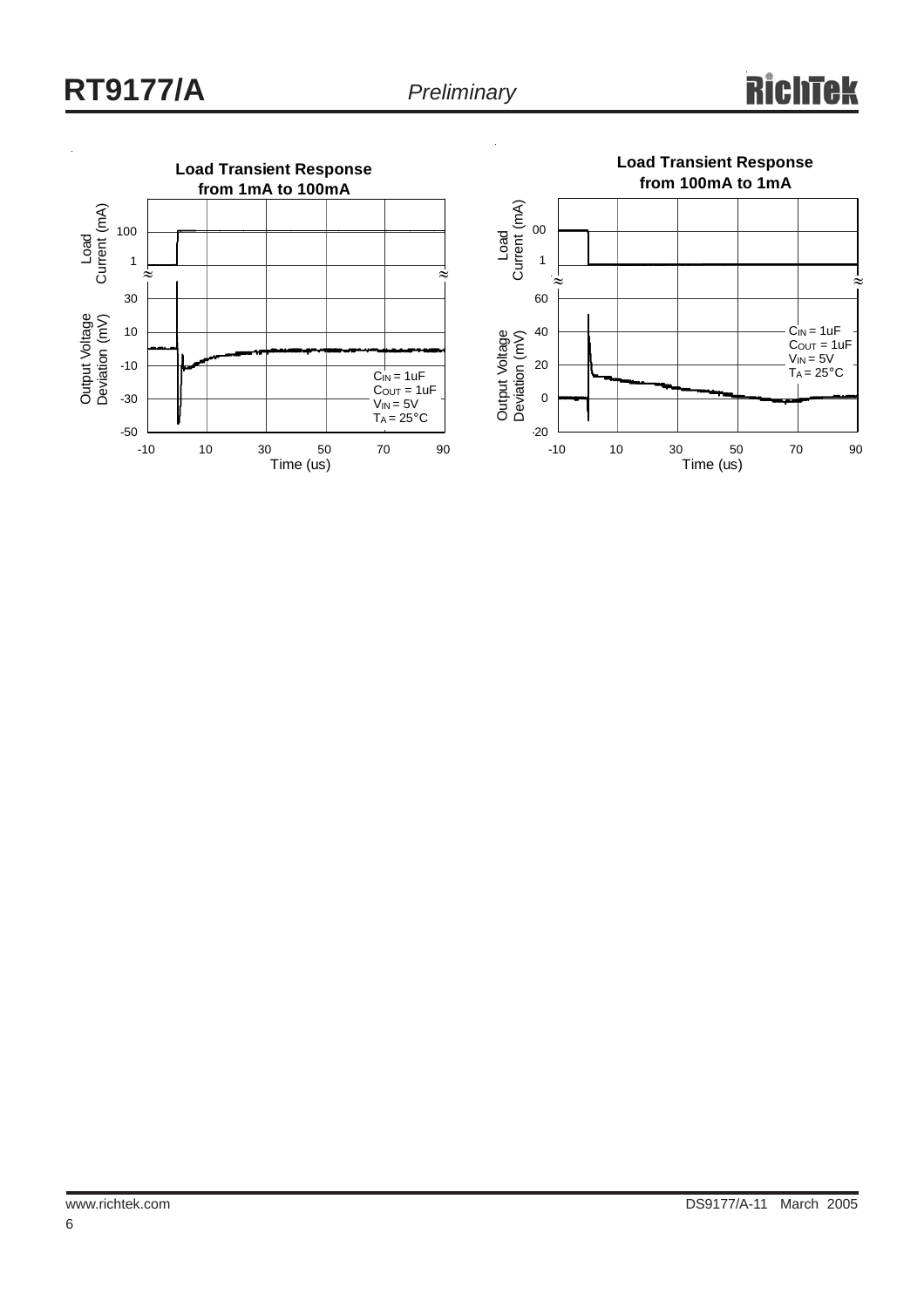### **Application Information**

#### **Capacitor Selection and Regulator Stability**

Like any low-dropout regulator, the external capacitors used with the RT9177/A must be carefully selected for regulator stability and performance.

Using a capacitor whose value is $\geq 1 \mu F$  on the RT9177/A input and the amount of capacitance can be increased without limit. The input capacitor must be located at a distance of no more than 0.5" from the input pin of the IC and returned to a clean analog ground. Any good quality ceramic or tantalum can be used for this capacitor. The capacitor with larger value and lower ESR (equivalent series resistance) provides better PSRR and linetransient response.

The output capacitor must meet both requirements for minimum amount of capacitance and ESR in all LDO applications. The RT9177/A is designed specifically for working with low ESR ceramic output capacitor in spacesaving and performance considerations. Using a ceramic capacitor whose value is at least  $1 \mu$ F with ESR is > 5m $\Omega$ on the RT9177/A output ensures stability. The RT9177/A works well even with a output capacitor of other types due to the wide stable ESR range. Figure 1. shows the curves of allowable ESR range as a function of load current for various output voltages and capacitor values. An output capacitor of larger capacitance can reduce noise and improve load-transient response, stability, and PSRR. The output capacitor should be located not more than 0.5" from the  $V_{\text{OUT}}$  pin of the RT9177/A and return to a clean analog ground.

Note that some ceramic dielectrics exhibit large capacitance and ESR variation with temperature. It may be necessary to use 2.2μF or more to ensure stability at temperatures below -10°C in this case. Also, tantalum capacitors, 2.2μF or more may be needed to maintain capacitance and ESR in the stable region for strict application environment.

Tantalum capacitors maybe suffer failure due to surge currents when it is connected to a low-impedance source of power (like a battery or very large capacitor). If a tantalum capacitor is used at the input, it must be guaranteed to have a surge current rating sufficient for the application by the manufacture.



Use a 10nF bypass capacitor at BP for low output voltage noise. The capacitor, in conjunction with an internal 200kΩ resistor, which connects bypass pin and the band-gap reference, creates an 80Hz low-pass filter for noise reduction. Increasing the capacitance will slightly decrease the output noise, but increase the start-up time. The capacitor connected to the bypass pin for noise reduction must have very low leakage. This capacitor leakage current causes the output voltage to decline by a proportional amount to the current due to the voltage drop on the internal 200kΩ resistor. Figure 2. shows the power on response.

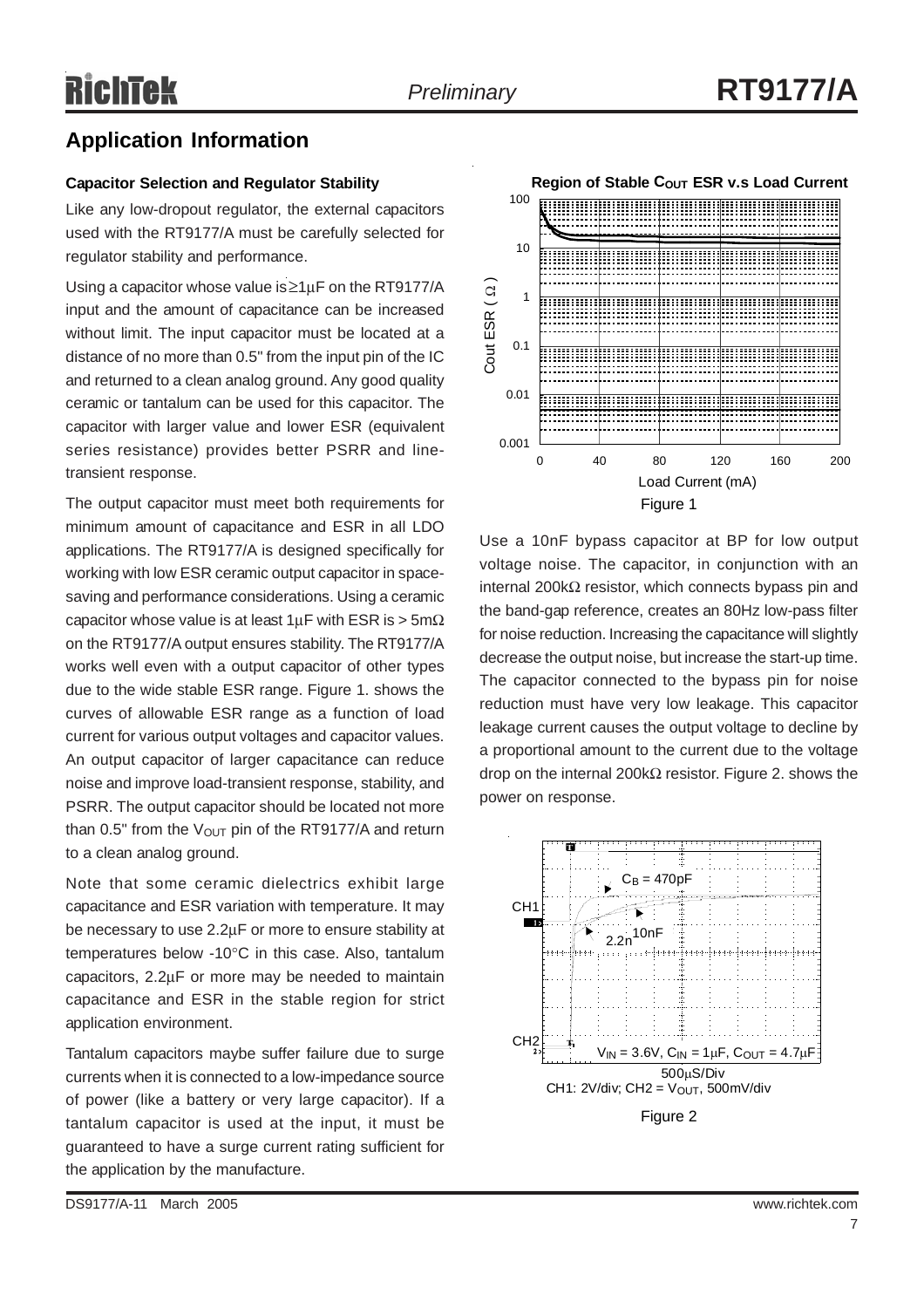#### **Load-Transient Considerations**

The RT9177/A load-transient response graphs (see Typical Operating Characteristics) show two components of the output response: a DC shift from the output impedance due to the load current change, and the transient response. The DC shift is quite small due to the excellent load regulation of the IC. Typical output voltage transient spike for a step change in the load current from 1mA to 100mA is tens mV, depending on the ESR of the output capacitor. Increasing the output capacitor' s value and decreasing the ESR attenuates the overshoot.

#### **Shutdown Input Operation**

The RT9177/A is shutdown by pulling the EN input low, and turned on by driving the input high. If this feature is not to be used, the EN input should be tied to VIN to keep the regulator on at all times (the EN input must not be left floating).

To ensure proper operation, the signal source used to drive the EN input must be able to swing above and below the specified turn-on/turn-off voltage thresholds which guarantee an ON or OFF state (see Electrical Characteristics). The ON/OFF signal may come from either CMOS output, or an open-collector output with pullup resistor to the RT9177/A input voltage or another logic supply. The high-level voltage may exceed the RT9177/A input voltage, but must remain within the absolute maximum ratings for the EN pin.

### **Internal P-Channel Pass Transistor**

The RT9177/A features a typical 1.1Ω P-Channel MOSFET pass transistor. It provides several advantages over similar designs using PNP pass transistors, including longer battery life. The P-Channel MOSFET requires no base drive, which reduces quiescent current considerably. PNP-based regulators waste considerable current in dropout when the pass transistor saturates. They also use high base-drive currents under large loads. The RT9177/A does not suffer from these problems and consume only 80μA of quiescent current whether in dropout, light-load, or heavy-load applications.

### **Input-Output (Dropout) Voltage**

A regulator's minimum input-output voltage differential (or dropout voltage) determines the lowest usable supply voltage. In battery-powered systems, this will determine the useful end-of-life battery voltage. Because the RT9177/A uses a P-Channel MOSFET pass transistor, the dropout voltage is a function of drain-to-source onresistance  $[R_{DS(ON)}]$  multiplied by the load current.

#### **Reverse Current Path**

The power transistor used in the RT9177/A has an inherent diode connected between the regulator input and output (see Figure 3). If the output is forced above the input by more than a diode-drop, this diode will become forward biased and current will flow from the  $V_{\text{OUT}}$  terminal to  $V_{\text{IN}}$ . This diode will also be turned on by abruptly stepping the input voltage to a value below the output voltage. To prevent regulator mis-operation, a Schottky diode should be used in any applications where input/output voltage conditions can cause the internal diode to be turned on (see Figure 4). As shown, the Schottky diode is connected in parallel with the internal parasitic diode and prevents it from being turned on by limiting the voltage drop across it to about 0.3V and < 100 mA to prevent mis-operation to damage the part.

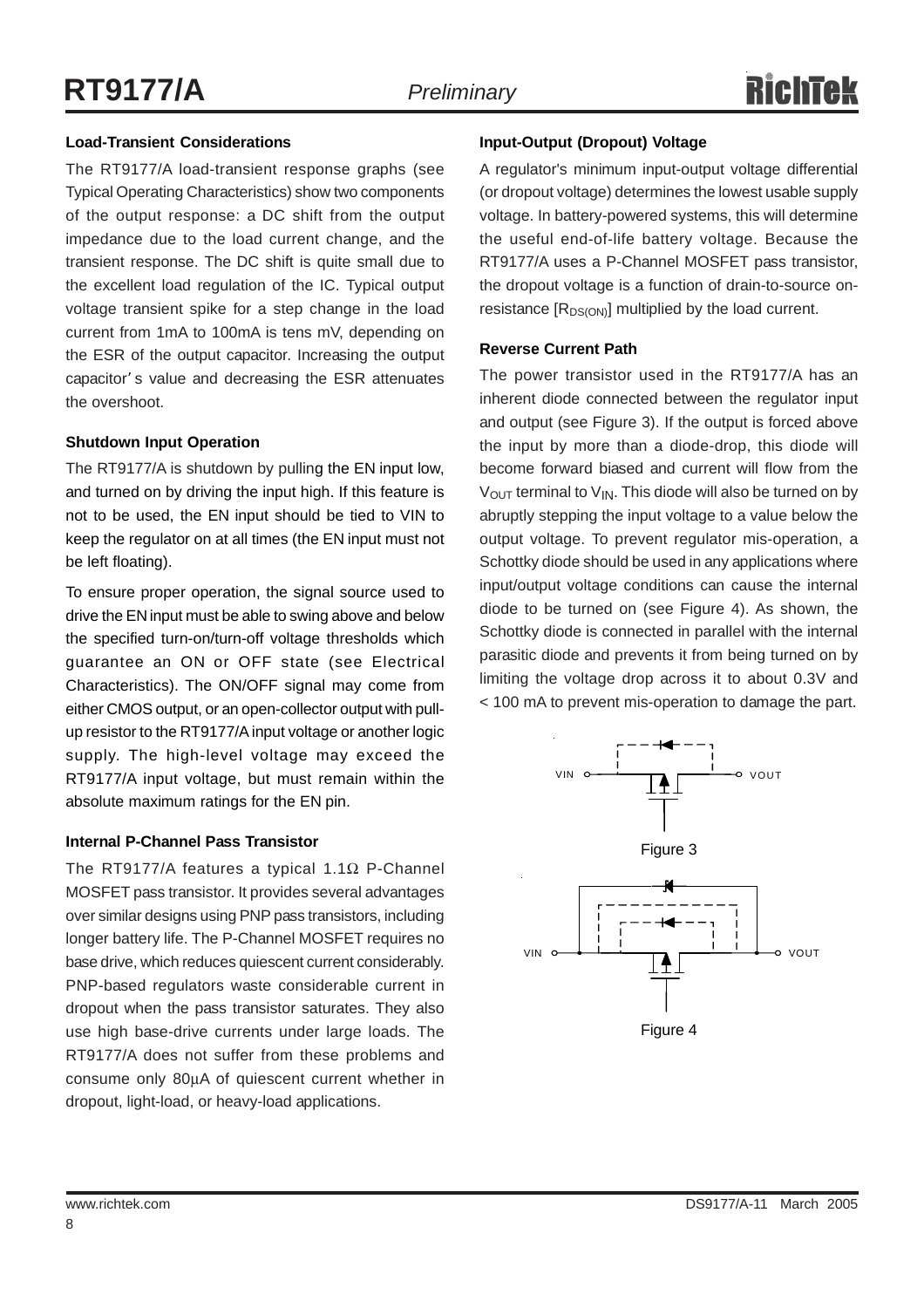### **Operating Region and Power Dissipation**

The maximum power dissipation of RT9177/A depends on the thermal resistance of the case and circuit board, the temperature difference between the die junction and ambient air, and the rate of airflow. The power dissipation across the device is  $P = I_{\text{OUT}} (V_{\text{IN}} - V_{\text{OUT}})$ . The maximum power dissipation is:

#### $P_{MAX} = (T_{J} - T_{A}) / \theta_{JA}$

where  $T_{J}$  -  $T_{A}$  is the temperature difference between the RT9177/A die junction and the surrounding environment,  $\theta$ <sub>JA</sub> is the thermal resistance from the junction to the surrounding environment. The GND pin of the RT9177/A performs the dual function of providing an electrical connection to ground and channeling heat away. Connect the GND pin to ground using a large pad or ground plane.

#### **Current Limit and Thermal Protection**

The RT9177/A is included a current limit circuit used to monitor and control the pass transistor's gate voltage to limit the output current to 300mA in typical and thermal over load protection circuit used to limit total power dissipation. When the junction temperature exceeds  $T_J = 150^{\circ}$ C, the thermal sensor signals the shutdown logic to turn off the pass transistor and allow the IC to cool down. The thermal sensor will turn on the pass transistor again after the IC's junction temperature cool down to 120°C. This will cause a pulsing output during continuous thermal-overload conditions. Thermaloverloaded protection is designed to protect the RT9177/A in the event of fault conditions. Do not exceed the absolute maximum junction temperature rating of  $T_J$  = 125°C for continuous operation. The output can be shorted to ground for an indefinite amount of time without damaging the part by cooperation of current limit and thermal protection.